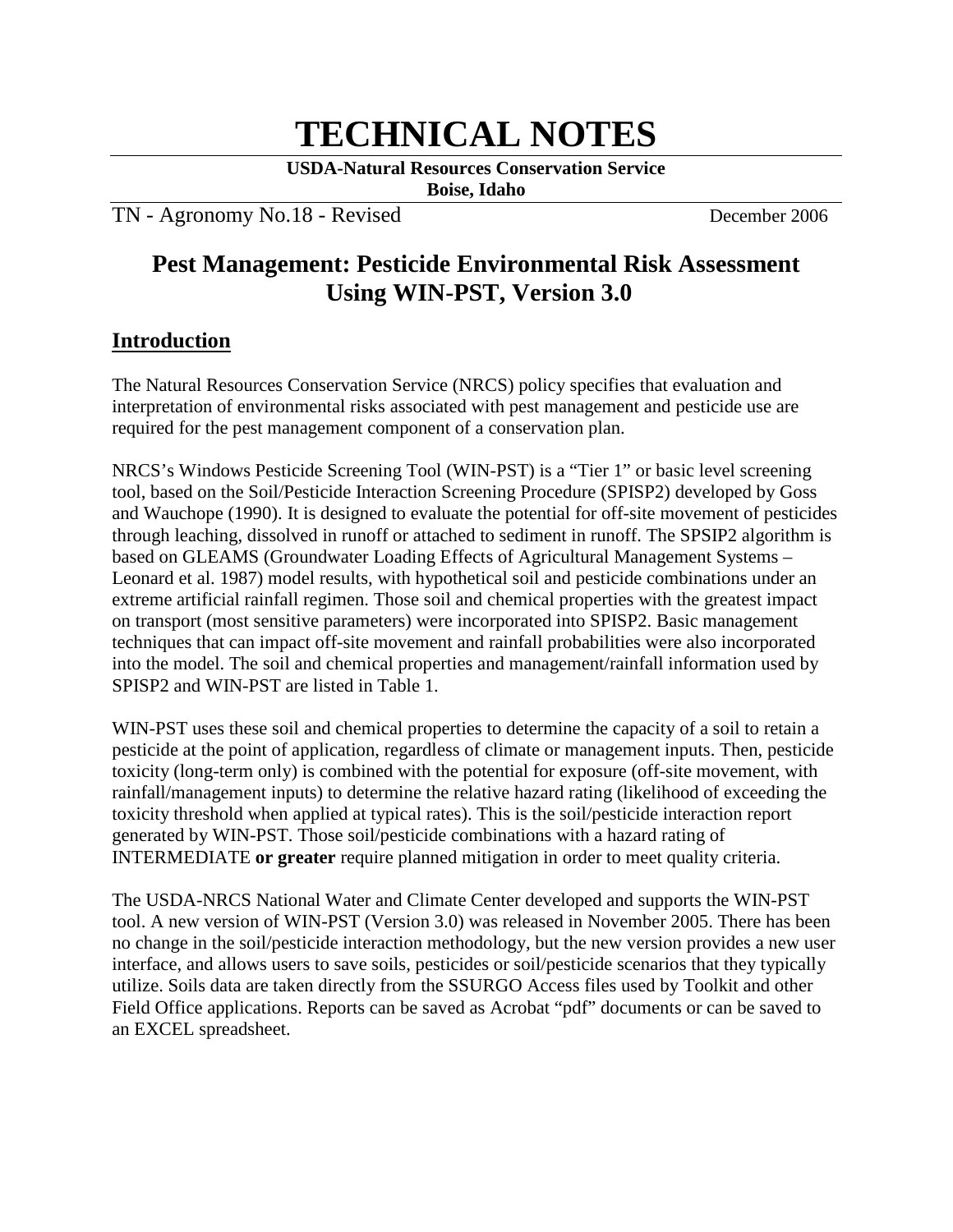# **Installation of WIN-PST 3.0**

WIN-PST 3.0 must be installed by an administrator on XP and NT platforms. Make sure that **All** *Users* is chosen during installation (the default is "All Users"). If *Only Me* is selected, only the administrator will be able to fully use the program. To download the program, click on the link <http://www.wsi.nrcs.usda.gov/products/W2Q/pest/winpst.html> and select *WIN-PST 3.0 - NRCS Download Site (FTP)*.

# **Collecting Input Data for Use in WIN-PST 3.0**

A data collection worksheet (Attachment 1) is provided for the planner's use to collect pesticide use information from the producer. The worksheet is not required, but the specific information requested should be recorded, and is needed to run the tool. Additionally, the planner will need to know the major soil(s) where the producer is applying pesticides.

# **Setting Up and Using Win-PST 3.0**

A complete user guide for WIN-PST 3.0 is available at: [ftp://ftp.wcc.nrcs.usda.gov/downloads/pestmgt/Getting\\_Started.pdf](ftp://ftp.wcc.nrcs.usda.gov/downloads/pestmgt/Getting_Started.pdf)

The User Guide should be downloaded and available on your computer for reference purposes.

WIN-PST version 3.0 is an updated user interface for WIN-PST. A brief summary describing setup and use of the tool is provided below.

#### Location of the WIN-PST Program

WIN-PST 3.0 is installed into **C:\Program Files\USDA\WIN-PST 3** on your computer. Go to the START button at the bottom left of your screen (start menu). Select **All Programs**, then **Engineering Applications***,* and click on **Win-PST 3** to open the program.

#### Selection of Soils Database

The **Select Soils and Pesticides** screen will appear when you open WIN-PST. Before you can use it, you will need to select the soils database for your county. WIN-PST 3.0 now uses the SSURGO - ACCESS soils database file used in Toolkit.

- Click on the **Open New** tab at the top left of the screen, then select **Data Management**. This opens the Data Management screen where you will select the appropriate soils database.
- Put a check mark in the box at the bottom left of the screen to use the **SSURGO MDB** *file*.
- Use the browse button on the bottom right to locate the SSURGO ACCESS database for your county. If you see a temporary error message, IGNORE IT. Find your SURRGO database and double-click on it.
- The **Survey Areas to Use** section should show your survey area (highlighted in dark green). Click on the *>* (right arrow button) to select that area and move it to the right.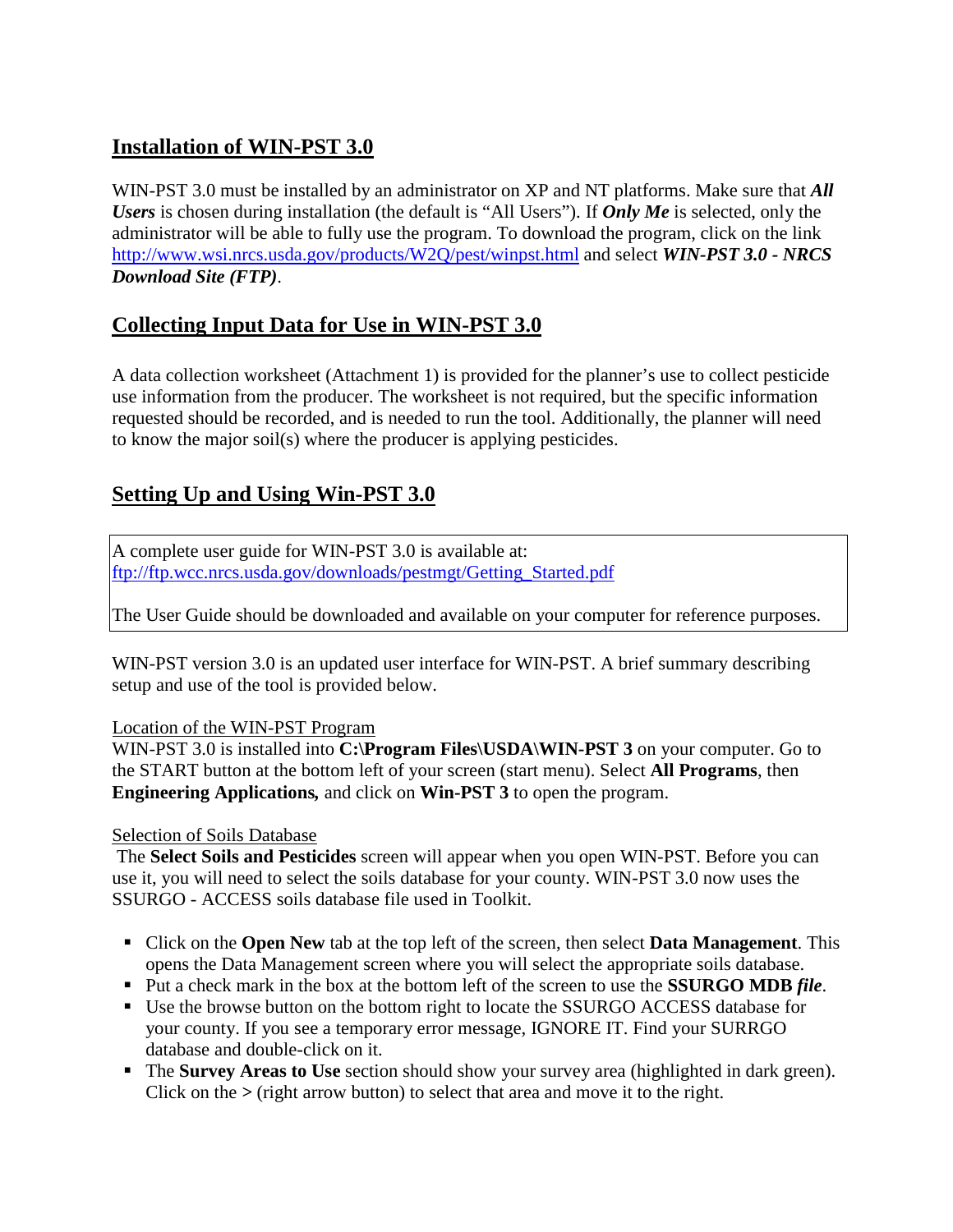Close the data management window by clicking the **Close** button at the bottom right.

#### Selecting Soils

Make sure you are on the Soils page (click on the **Soils** tab at the top if needed).

- Use the **Locate Records** search function to quickly find soils, either by **Comp\_Name** or MUSYM. The grid will move to the first record that begins with or contains the letter(s) typed in.
- Select a soil (entire row will be highlighted in dark green) and click the **ADD** button to place it in the soil "queue" at the bottom. You can edit certain soil properties (such as slope, OM, depth, etc.) if desired.
- If you want to delete a selected soil, select that soil from the list in the queue. Then click on the **DEL** button at the left.
- Once you have added the soils of interest, then you can select the pesticides used.

#### Selecting Pesticides

You can select pesticides using active ingredient (**AI** page) or product name (**Products** page) by selecting the desired tab at the top.

- Use the **Locate Records** search function to quickly find pesticides, either by **Name** or **EPA Reg No**. The grid will move to the first record that **begins with** or contains the letter(s) typed in.
- Select a pesticide (entire row will be highlighted in dark green) and click the **ADD** button to place it in the pesticide "queue" at the bottom. You can change the default management associated with the pesticide applications by clicking on **App\_Area**, **App\_Method**, and/or **App\_Rate** for the selected pesticide. You can evaluate the same pesticide with different management simply by adding each choice individually to the pesticide queue.
- If you want to delete a selected pesticide, select that pesticide from the list in the queue. Then click on the **DEL** button at the left.
- Formulations may have more that one active ingredient. In this case, rate the entire product by the most hazardous active ingredient.

#### Selecting Rainfall Probability

- Click on the **Interactions** tab at the top of the screen.
- Select the appropriate rainfall probability.
- $\blacksquare$  The default setting is High, signifying a high probability that significant rainfall OR irrigation will occur soon (typically within a few days) after pesticide application.

#### Creating Scenarios

You can save soils and/or pesticides in the current queue to use at a later date or to create typical scenarios for your area. It is not necessary to save scenarios to create a WIN-PST report.

- To save the scenario you have created, click on the **Save** button on the right bottom. A **Scenario** pop-up screen appears.
- Enter a name on the **Johname** line on the pop-up screen.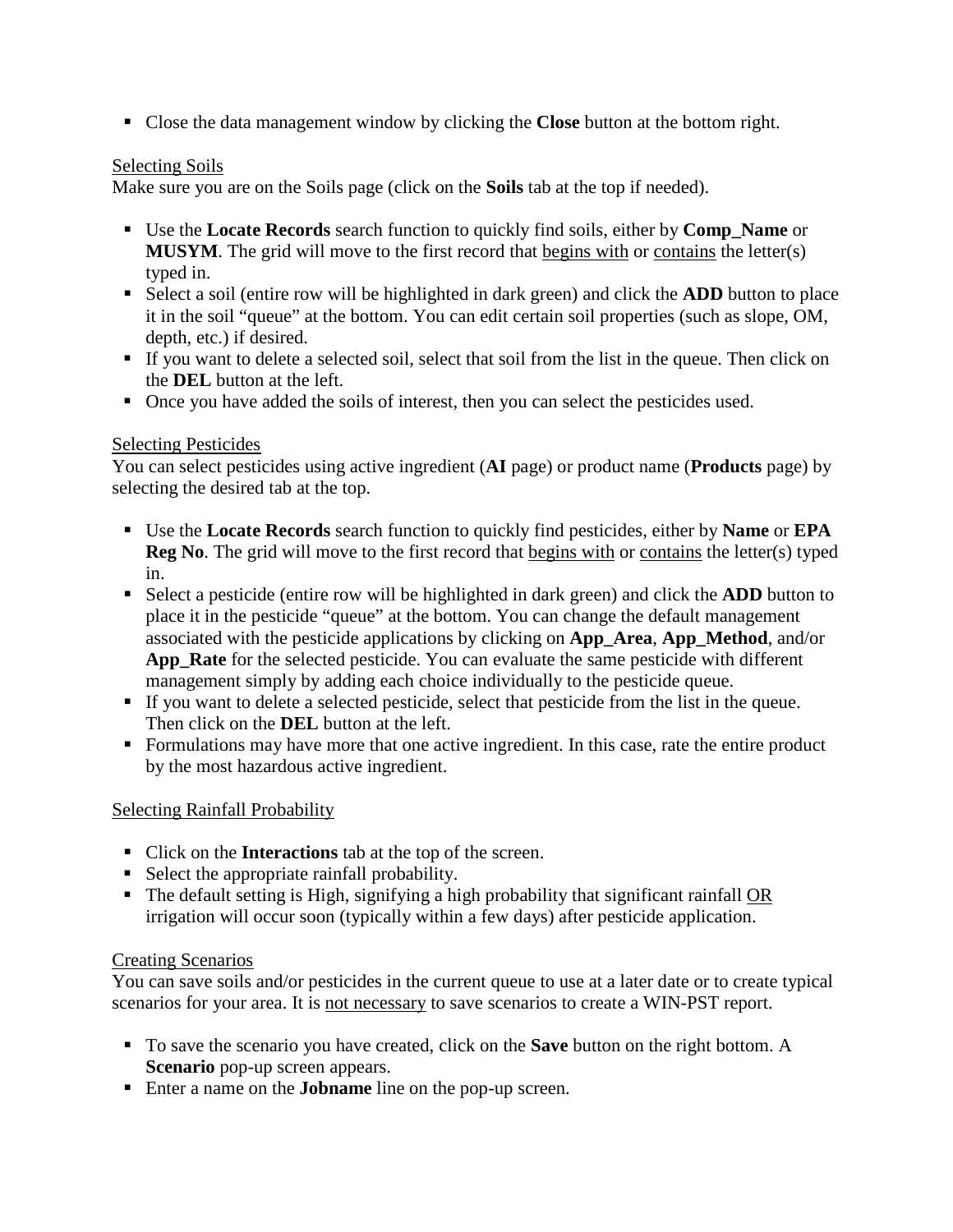- You do not need to fill in **Categories 1-3**, but you can use these categories to provide information to help you identify specific groupings.
- Select **OK** to save the scenario under the given name. You can pull up or select saved scenarios from the Scenario page for future reports.
- If you select a saved scenario and click on **ADD**, it will add all the saved soils and/or pesticides to the current queue of soils and pesticides (provided you have already selected some).
- Any soil or pesticide can be removed from the queue by selecting it (highlight) and clicking the **DEL** button.

#### Creating Reports

To create reports, click on the **Reports** button at the bottom right of the screen. The **Reports** pop-up screen appears.

Exporting reports to Excel (**Mandatory**):

The Pest Management component of a conservation plan **MUST** include the Idaho Pest Management Worksheet. In order to use this Excel spreadsheet, be sure to put a check in the EXPORT box next to **Interactions Path\File Name**. It must be located at the following path:

#### **C:\Program Files\USDA\WIN-PST 3\Exports\Interactiondata.xls**.

- This path is the default path **DO NOT CHANGE IT** . Select either the **Excel Only** or the **Both** radio button at the bottom.
- Click on the **Export** button. Select **OK** when the message asks to overwrite the existing file for the Excel file and the text file.
- **The Idaho Pest Management Excel spreadsheet will harvest the information from the interactions report and assist in developing the pest management component of your conservation plan.**

Printing/Saving text reports (optional):

- You can enter producer information to be written to the printable report by placing a check in the **User Data** box. Then type in the producer name, tract and field numbers.
- If you want to print out a report, then put a check in the Interactions.rpt under the **Select Reports** window. You may also select the pesticides and/or soils reports, if interested in more specific information. If you click on the plus (**+)** sign next to any of the report check boxes, then you can select the specific information you want the report to include.
- You can preview the reports and then print them out. Either select a destination printer or select **Adobe pdf** to save the report to your computer.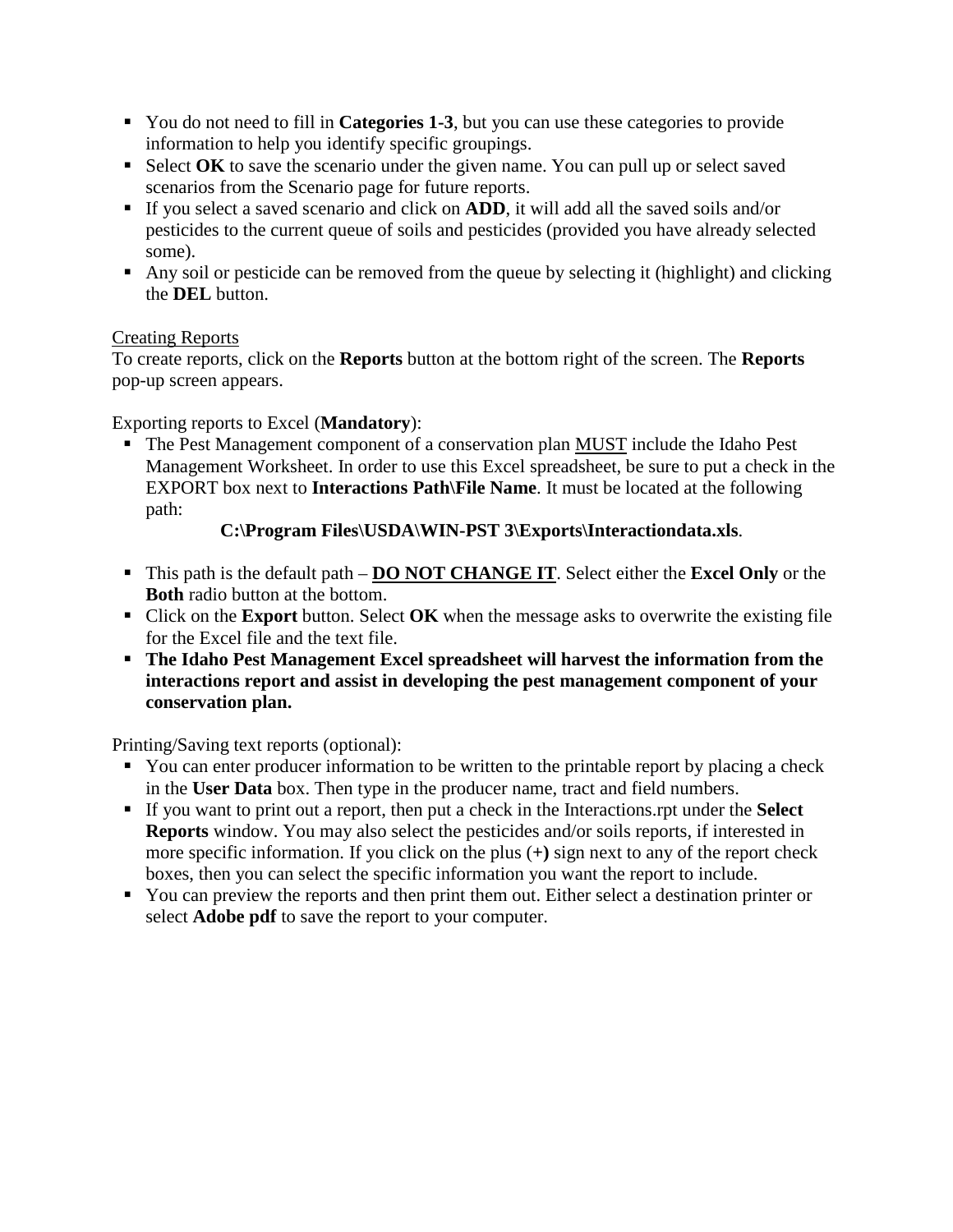## **Procedure for Risk Analysis and Interpretation**

A resource inventory for any plan should include all pesticides used, application method and timing of use. Attachment 1 provides a data collection form you can use to provide this information. With this information, an environmental risk analysis can be conducted using WIN-PST 3.0 that is specific to site conditions (refer to section A). For more general planning purposes, WIN-PST checklists developed for Idaho can also be used to evaluate potential risk (refer to section B). Both procedures are described below.

#### **A. Utilizing WIN-PST Version 3.0 and the Idaho Pest Management Worksheet for Planning**

#### Acquiring Interaction Data and Making Interpretations

Once you have run WIN-PST 3.0 and exported the interactions report to the Excel file, then open the Idaho Pest Management Worksheet (Excel spreadsheet).

- When the dialog box opens, select **Update** to harvest the information from the interaction report. The program is looking for a specific filename in a specific location (c:\Program Files\USDA\WIN-PST 3\Exports\ Interactiondata.xls).
- If you have altered the file name and path from the default file name and path, the spreadsheet WILL NOT WORK.
- There is also an **Update** button at the top right on the **Worksheet** page of the spreadsheet that will perform the same function.

The pesticides and soils from the interaction report, with the interaction ratings, will automatically populate the spreadsheet.

- **IMMEDIATELY rename the spreadsheet and save to your computer.**
- When the data has been imported into the spreadsheet, click on the **Show Pesticide Hazard** button at the upper left of the **Worksheet** page.
- The hazard rating results are color-coded for easy visualization of hazardous chemicals (red for Extreme, Orange for High, Yellow for Intermediate hazard).
- This **Worksheet** is a summary report of the WIN-PST interaction report and can be printed out, if desired, and placed in the planning folder.

To evaluate the hazards and determine appropriate mitigations needed (if any), click on the **Jobsheet** tab.

- Click on the **Evaluate Risk** button to determine if mitigating practices are needed to address loss or hazard issues, and for which transport modes.
- A red highlighted YES will appear in any Hazard Category/Mode of Transport combination if the risk is Intermediate or greater, thus requiring mitigation.
- This provides an interpretation of the results and clearly indicates whether mitigation is required.
- **Proceed to "Determining Management and Mitigation Requirements" after next section.**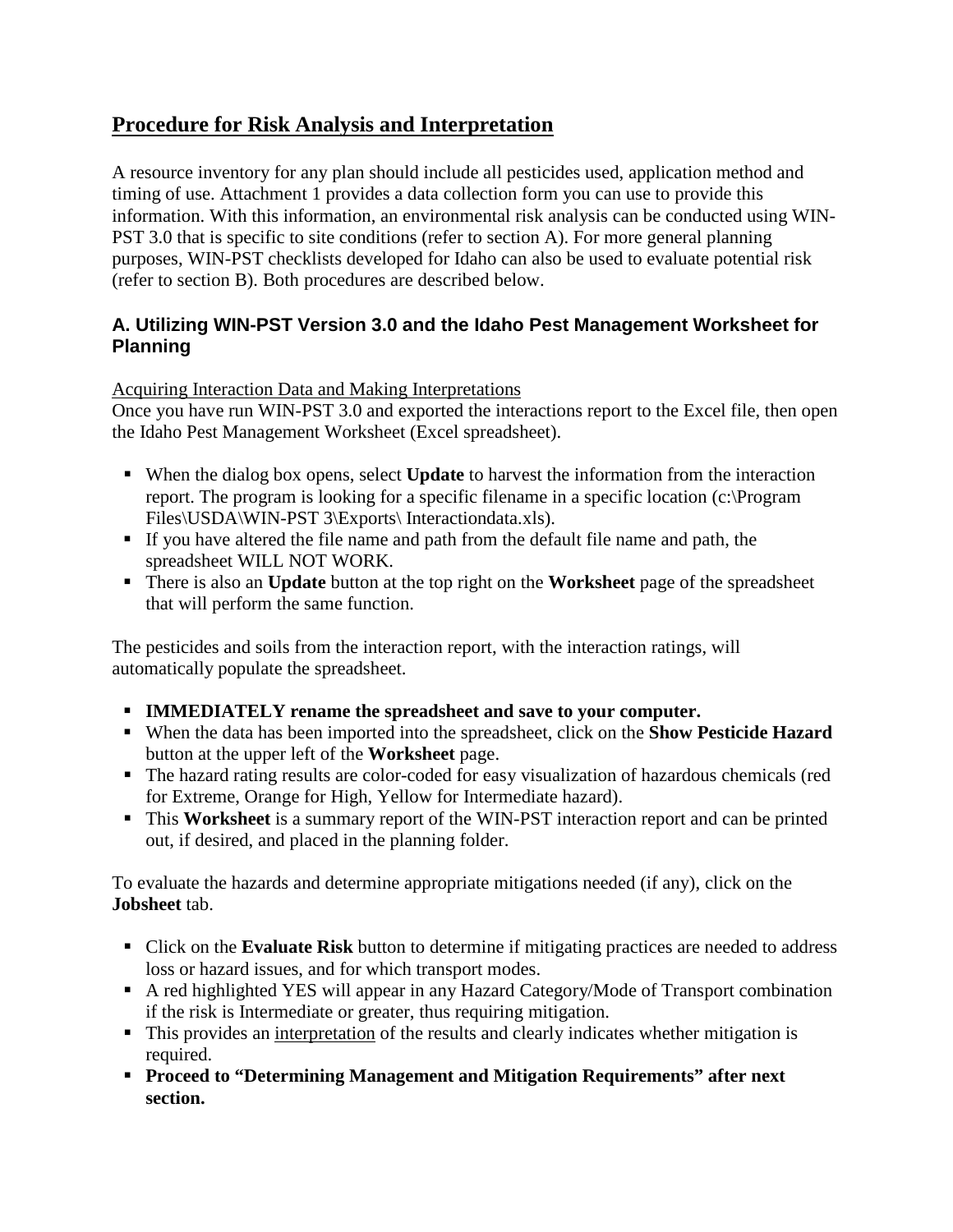#### **B. Utilizing Idaho WIN-PST Checklists and the Pest Management Worksheet for Planning**

A comprehensive sensitivity analysis of WIN-PST has been completed. The analysis evaluated a matrix of various soil characteristics from a subset of the state-wide soils database. WIN-PST checklists have been developed based on this analysis for the majority of pesticide products currently used in Idaho. There are eight different checklists, based on soil texture. The checklists can be used in lieu of completing site-specific WIN-PST runs for basic planning purposes. For more specific studies, or where more detailed information is desired, the WIN-PST 3.0 program should still be used. The checklists provide an indication of the human and/or aquatic life hazard, as well as the mode(s) of off-site transport. The planner still needs to provide a description of the planned mitigation practices based on hazards and transport mechanisms indicated on the checklists. These practices and techniques should be tailored to the specific site. **Completion of the Pest Management Worksheet – "Jobsheet for Checklist***"* **is MANDATORY.**

- Identify the pesticides used based on producer records, or have the producer check off the pesticides used right on the Checklist. Using the WIN-PST "Data Collection Worksheet" may be helpful.
- Identify the representative soils where pesticides are applied need to know soil texture and whether a high water table exists.
- Use the current WIN-PST checklist [\(http://www.id.nrcs.usda.gov/technical/win\\_pst.html\)](http://www.id.nrcs.usda.gov/technical/win_pst.html) for the appropriate soil texture. There are eight different checklists available based on soil texture (sand; fine sands or loamy sands; sandy loam; sandy clay loam; loam; silt loam; silty clay or silty clay loam; clay or clay loam).
- Check off all pesticides used. Include pesticides used for all crops in rotation if producer has the information.
- Identify any hazardous chemicals and their mode(s) of off-site transport.
	- **H** in any column indicates an INTERMEDIATE or greater risk to HUMANS
	- **F** in any column indicates an INTERMEDIATE or greater risk to FISH/AQUATIC LIFE
	- A blank in any column indicates a WIN-PST 3.0 rating of LOW or VERY LOW
	- Shaded chemicals are EXTREME hazard or pesticides detected in Idaho groundwater (refer to table endnotes).
	- Columns for different modes of transport are shown.
		- **Leaching**
		- In solution with **Runoff**
		- Via **Erosion** , adsorbed to soil particles
	- If ANY pesticides applied by the producer have an INTERMEDIATE OR GREATER RISK level for fish or humans, then mitigating practices or techniques are required.
	- Use **Idaho Pest Management Worksheet** (Excel spreadsheet) to interpret risk and identify appropriate mitigating practices. Open the **Idaho Pest Management Worksheet**. When the dialog box opens, select **Don't Update**, then **IMMEDIATELY rename the spreadsheet and save to your computer.**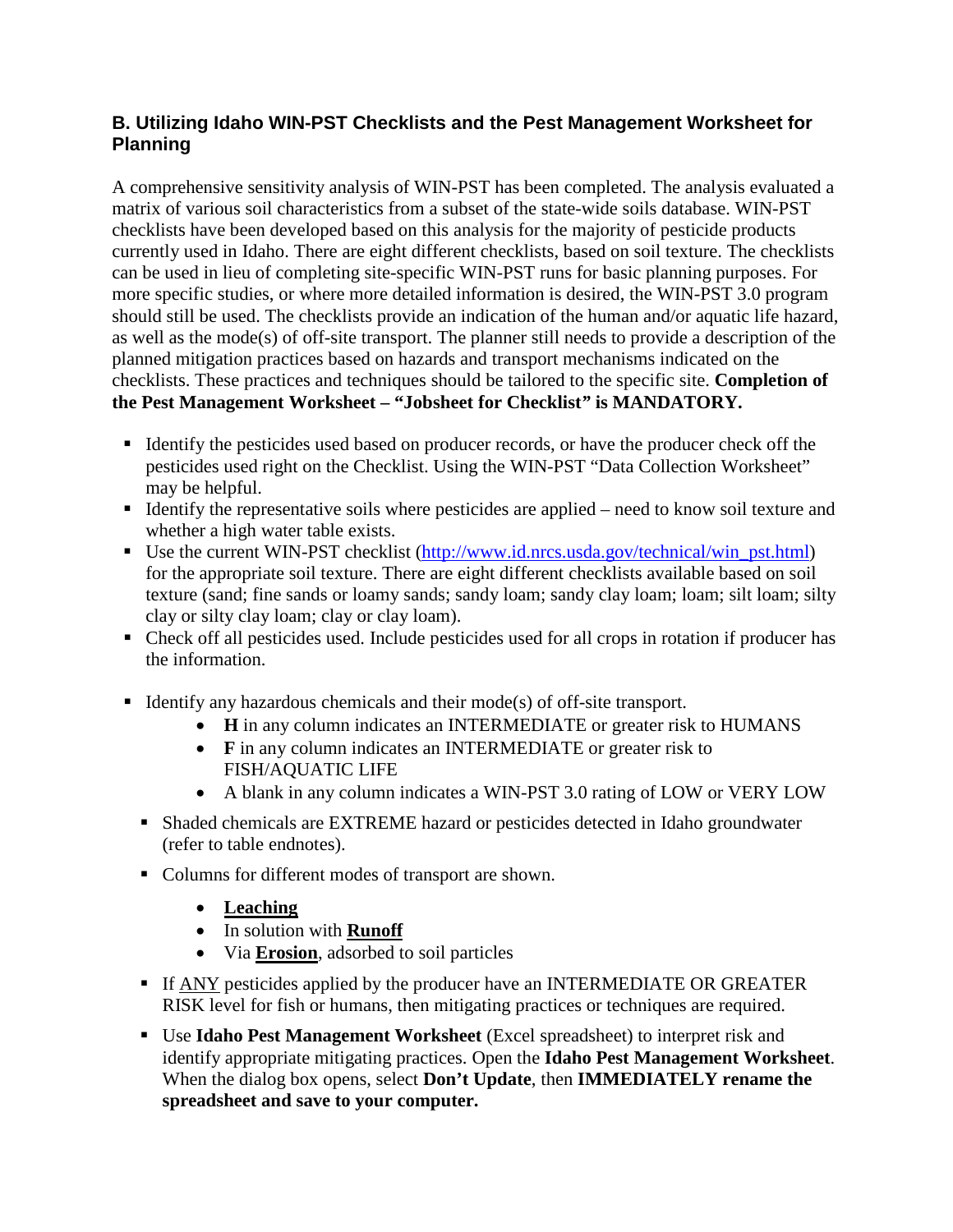Click on the **Jobsheet for Checklist** tab at the bottom. Summarize the Win-PST checklist results by clicking YES or NO under each Loss/ Hazard category and associated transport mode (leaching, runoff, erosion).

### **Determining Management and Mitigation Requirements**

WIN-PST soil/pesticide interaction ratings with LOW or VERY LOW generally meet RMS criteria and don't require mitigation. However, where alternative Integrated Pest Management (IPM) methods are available, use of pesticides with LOW or VERY LOW ratings may not be appropriate. Pesticides with interaction ratings of INTERMEDIATE or greater require mitigation. Higher hazard pesticides may require more extensive mitigation, depending on the transport mode and conditions. For example, hazard ratings of HIGH or EXTREME for leaching is difficult to mitigate without the use of a less hazardous pesticide.

WIN-PST ratings are estimated at the edge of the field or bottom of the rooting zone so impacts to surface or ground water are not measured directly. Significant attenuation of chemical contaminants may occur prior to reaching surface or ground water. Many mitigation strategies attempt to maximize this attenuation to reduce impacts to water quality. Regardless of the hazard ratings obtained, ALL pest management plans must incorporate IPM principles of pest management.

 Proceed to **IPM Approaches** on the **Jobsheet (**or Jobsheet for Checklist*)*. Basic scouting and pest inventory is a mandatory component of the pest management plan. Basic information on scouting is available on the Idaho NRCS intranet at:

[ftp://ftp-fc.sc.egov.usda.gov/ID/technical/pdffiles/ipm\\_checklistguidance1\\_1105.pdf](ftp://ftp-fc.sc.egov.usda.gov/ID/technical/pdffiles/ipm_checklistguidance1_1105.pdf)

- If additional techniques are available (such as cultural practices or advising caution for high hazard pesticides), then select these choices from the right hand column.
- Are leaching risks indicated? If so, choose appropriate practices in the "Practices to Address Leaching Risks" section. For irrigated crop and pasture, irrigation water management is one of the most important mitigation practices.
- Do the same for runoff and/or erosion risks. Practices selected may help retain soil within the field and/or reduce runoff from the field or may reduce transport or filter runoff between the field and the surface water body.
- If there are specific recommendations or sensitive areas, indicate these in the "Additional Comments" section.

**Once completed, the resulting Pest Management Plan provides the basic interpretation of risk and the recommended mitigation to achieve surface and ground water quality criteria for pesticides. The Idaho Pest Management Worksheet is required where Conservation Practice 595 applies.**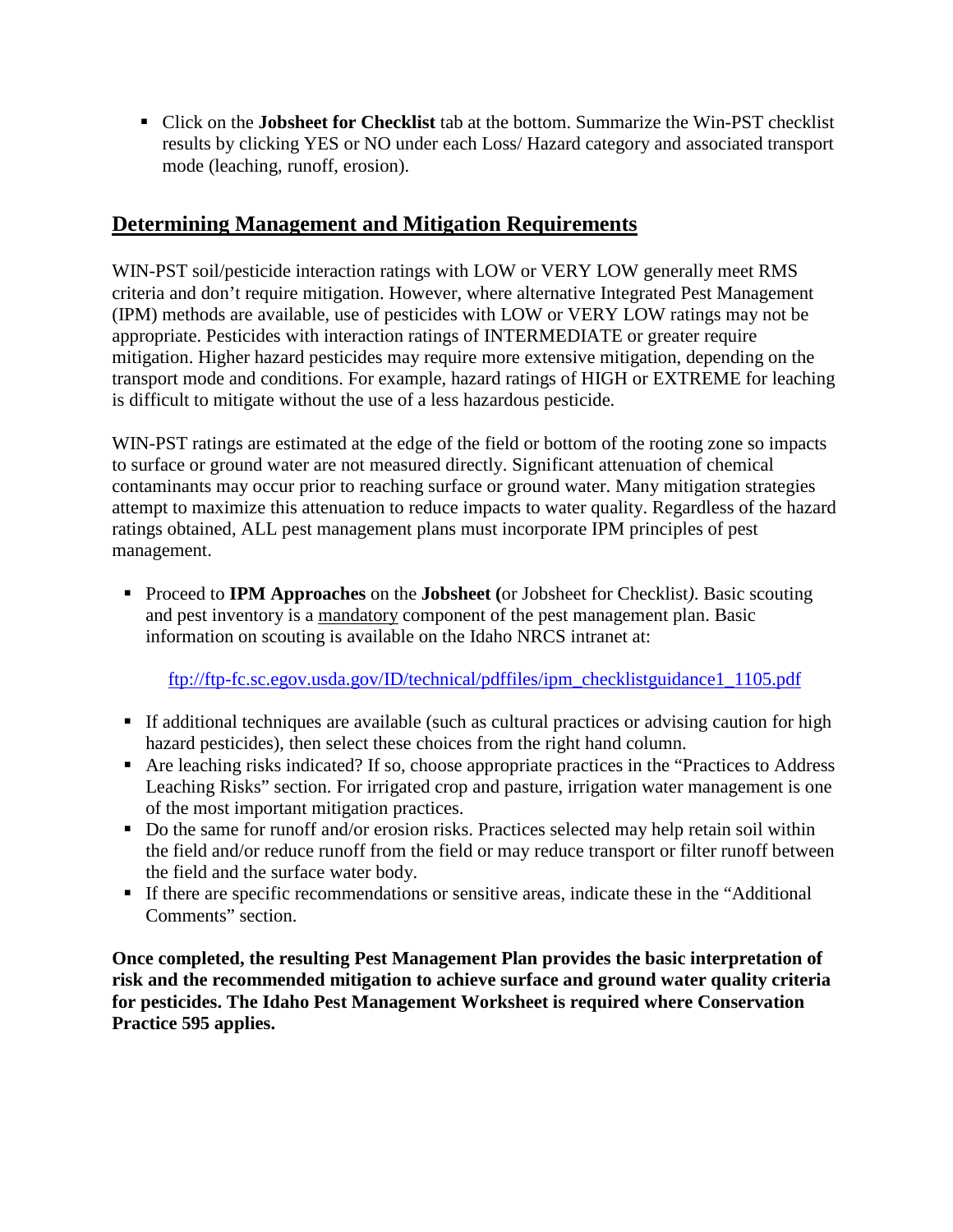Environmental analysis of recommended pesticides is done within the framework of an Integrated Pest Management (IPM) program. Use IPM guidance by crop when available, or general IPM principles. IPM is an important component of pest management, and can reduce the reliance on pesticides of all hazard levels. IPM includes:

- Scouting and pest inventory
- Use of established economic thresholds before control measures are utilized
- Non-chemical methods of prevention, avoidance, and control
- Substitution of high-hazard chemicals (NRCS does NOT make pesticide recommendations; producers need to consult crop advisors or Extension personnel)

Further guidance on IPM strategies in available at:

#### **http://www.uidaho.edu/wq/wqpubs/cis938.html**

## **References**

- Goss, DW, and DR Wauchope. 1990. The SCS/ARS/CES pesticide properties database: II. Using it with soils data in a screening procedure. IN: DL Weigmann (ed). Pesticides in the Next Decade: The Challenges Ahead, Proceedings of the Third National Research Conference on Pesticides, November 8-9, 1990.
- Kellogg, R.L., M.S. Maizel, and D.W. Goss. 1992. Agricultural chemical use and ground water quality: Where are the potential problem areas? USDA-SCS.
- Leonard, RA., WG Knisel, and DA Still.1987. GLEAMS: Groundwater Loading Effects of Agricultural Management Systems. Trans., Amer. Soc. of Agric. Engrs. 30:1403-1418.

USDA-NEDC Course: Pest Management in Conservation Planning, Module 5, Part D.

USDA-NRCS-New Mexico. 2005. Pest Management Job Sheet.

USDA-NRCS. 2005. WIN-PST Version 3.0, "Getting Started Guide". Climate and Water Center.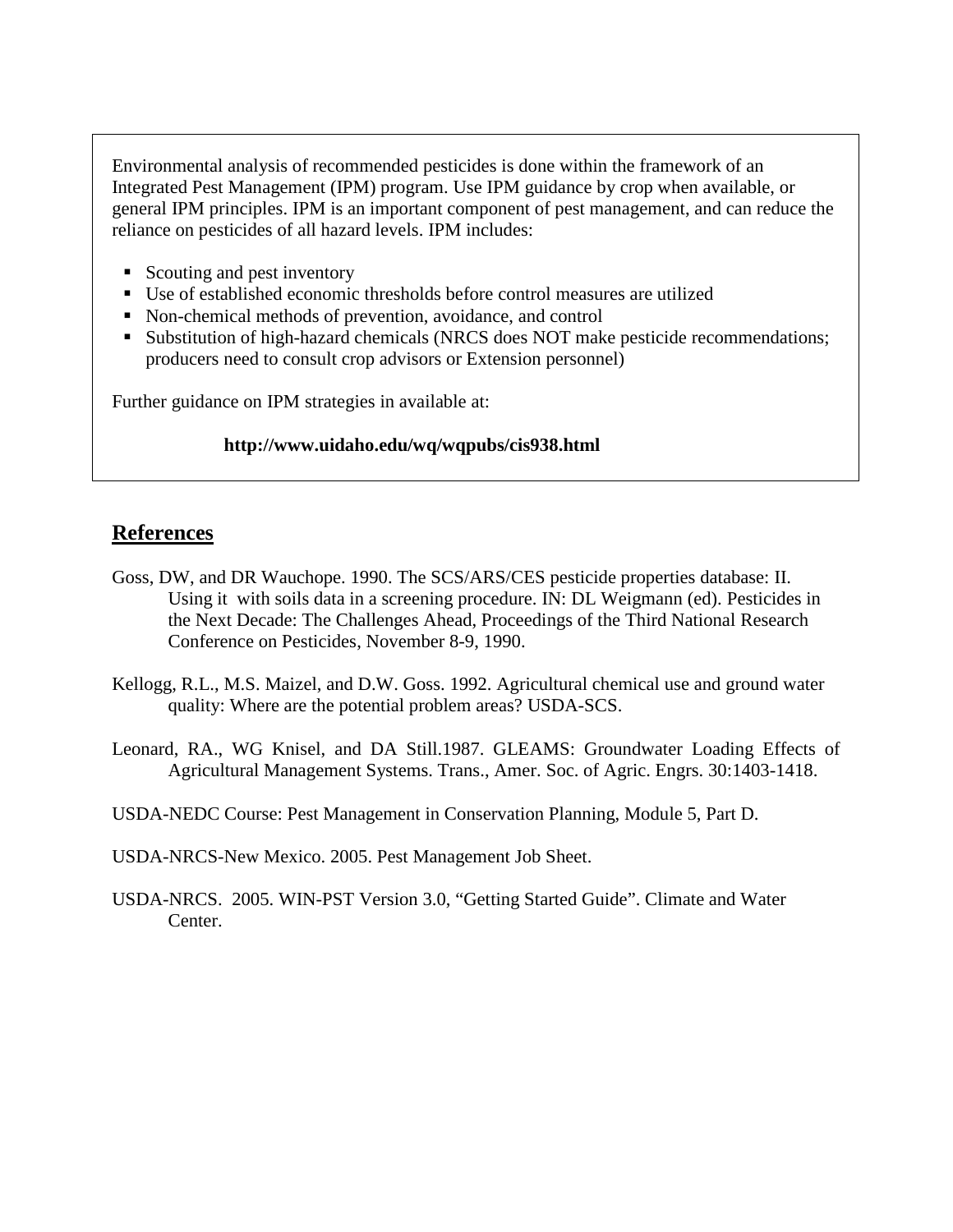*Table 1. Soil and chemical properties, and management techniques, used in the WIN-PST screening tool to evaluate the potential for off-site movement of pesticides.*

| <b>SOIL PROPERTIES</b>            | <b>CHEMICAL PROPERTIES</b>                    | MANAGEMENT/RAINFALL                                                           |  |
|-----------------------------------|-----------------------------------------------|-------------------------------------------------------------------------------|--|
| Surface horizon thickness         | Solubility                                    | Extent of application to field (i.e. broadcast vs.<br>banding/spot treatment) |  |
| Organic matter content at surface | Soil half-life                                | Rate of application                                                           |  |
| Subsurface texture                | Organic carbon partitioning coefficient (Koc) | Method of application (foliar, surface, incorporated)                         |  |
| Hydrologic soil group             |                                               | Likelihood of rainfall/irrigation following application                       |  |
| Slope                             |                                               |                                                                               |  |
| Preferential flow potential       |                                               |                                                                               |  |
| High water table                  |                                               |                                                                               |  |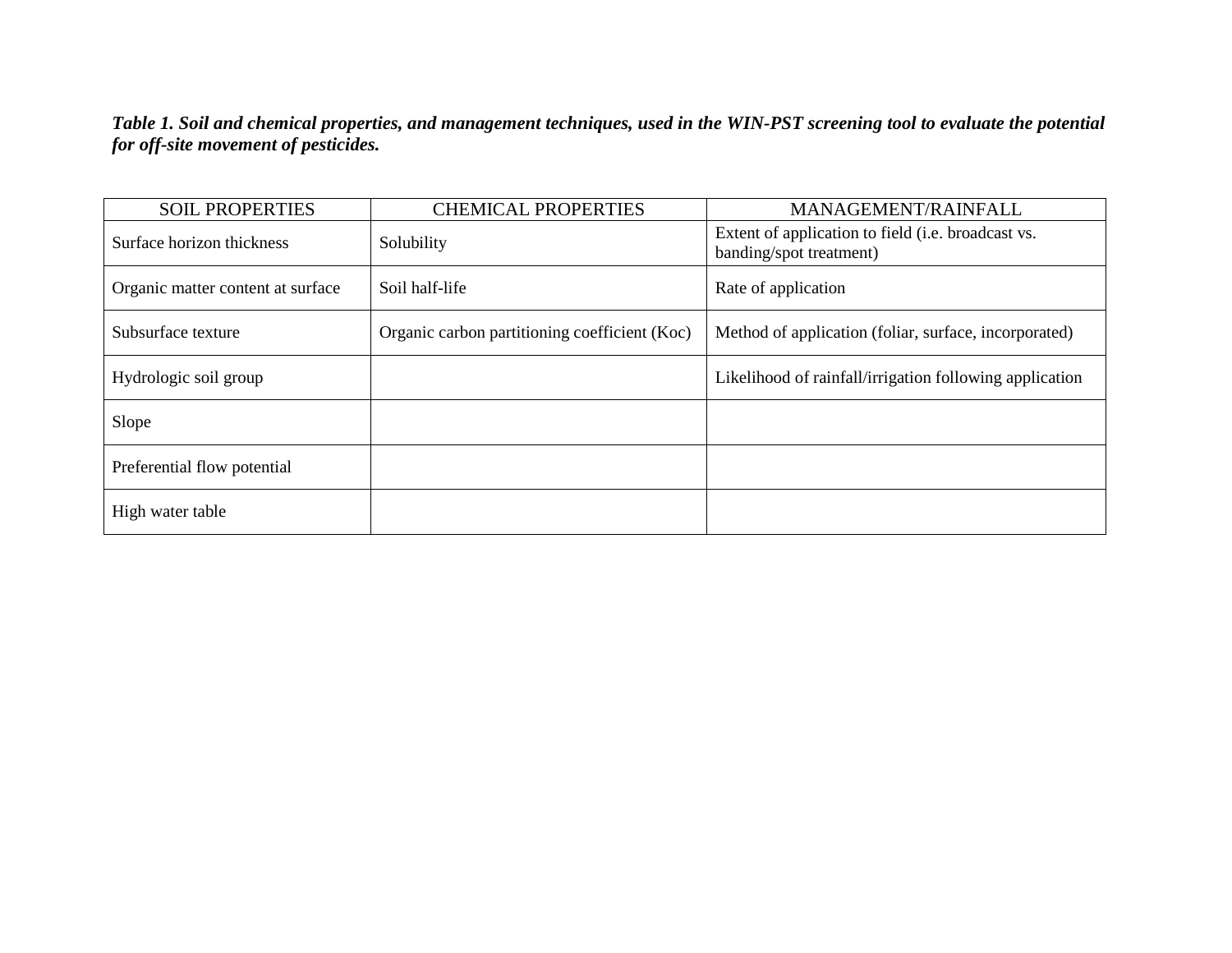| <b>Parameter Code</b> | <b>Definition</b>                                                                                    |
|-----------------------|------------------------------------------------------------------------------------------------------|
|                       |                                                                                                      |
| <b>MUSYM</b>          | Map unit symbol                                                                                      |
| PCT COMP              | Component percent of map unit                                                                        |
| <b>COMP NAME</b>      | Component name                                                                                       |
| <b>TEXTURE</b>        | <b>Textural class</b>                                                                                |
| <b>HYDRO</b>          | Hydrologic soil group                                                                                |
| USER OM               | Percent organic matter in first horizon, user can adjust                                             |
| <b>USER DEPTH</b>     | Depth of the first horizon, user can adjust                                                          |
| <b>KFACT</b>          | Soil erodibility factor                                                                              |
| SLOPEGR15             | Indicates slope is greater than 15%                                                                  |
| CRACKSGR24            | Indicates that macropores connected to the surface or preferential flow exists within the top 2 feet |
| HWT LT 24             | Indicates that a high water table exists within the top 2 feet                                       |
| <b>SLP</b>            | Rating factor - soil leaching potential                                                              |
| <b>SSRP</b>           | Rating factor - soil solution runoff potential                                                       |
| <b>SAPR</b>           | Rating factor - soil adsorbed runoff potential                                                       |
| HI_DEPTH              | Default depth of first horizon                                                                       |
| OM_H                  | The high range of organic matter for the soil, default value                                         |
| $OM_L$                | The low range of organic matter for the soil, default value                                          |
| <b>PHH</b>            | The highest pH for the soil                                                                          |
| <b>PHL</b>            | The lowest pH for the soil                                                                           |
| <b>ROCKDEPTHH</b>     | High range of depth to rock, default value                                                           |
| <b>ROCKDEPTHL</b>     | Low range of depth to rock, default value                                                            |
| <b>SEQNUM</b>         | Sequence number                                                                                      |
| <b>SHRINKSW</b>       | Shrink-swell properties                                                                              |
| SLOPE_H               | High range of slope for the soil, default value                                                      |
| SLOPE L               | Low range of slope for the soil, default value                                                       |
| <b>SSANAME</b>        | State soil survey name                                                                               |
| <b>WTBEG</b>          | The beginning date for the presence of a high water table                                            |
| <b>WTDEPH</b>         | High range of depth to water table, default value                                                    |
| <b>WTDEPL</b>         | Low range of depth to water table, default value                                                     |
| <b>WTEND</b>          | Then ending date for presence of a high water table                                                  |
| <b>WTTKIND</b>        | Type of high water table (e.g., apparent, seasonal)                                                  |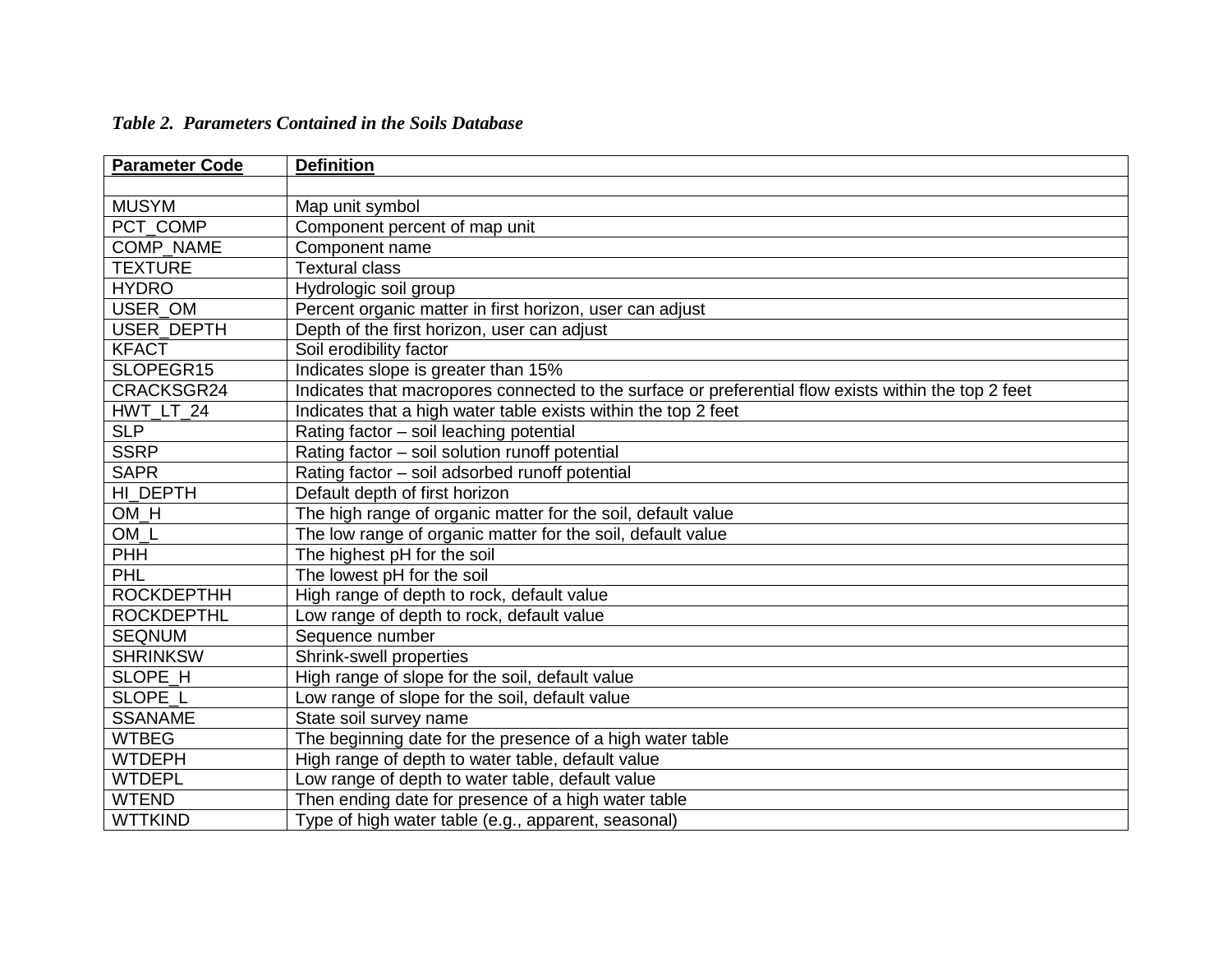| <b>Parameter Code</b>     | <b>Definition</b>                                                                                                  |
|---------------------------|--------------------------------------------------------------------------------------------------------------------|
|                           |                                                                                                                    |
| <b>Active Ingredient:</b> |                                                                                                                    |
| <b>NAME</b>               | Name of the active ingredient, common chemical name                                                                |
| <b>PCCODE</b>             | PC code associated with the active ingredient                                                                      |
| PH                        | pH at which the active ingredient property is valid                                                                |
| H <sub>L</sub>            | Field half-life of the active ingredient                                                                           |
| <b>KOC</b>                | Soil sorption coefficient                                                                                          |
| SOL                       | Water solubility                                                                                                   |
| APP AREA                  | Management factor - application area (broadcast or banded or applied to less than 50% of the field)                |
| APP_METHOD                | Management factor - application method (surface, soil incorporated, or foliar)                                     |
| APP RATE                  | Management factor – application rate (standard is $> 0.25$ lb ai/ac, ultra low is $< 0.1$ lb ai/ac, otherwise low) |
| <b>PLP</b>                | Rating factor - pesticide leaching potential                                                                       |
| <b>PSRP</b>               | Rating factor - pesticide solution runoff potential                                                                |
| <b>PARP</b>               | Rating factor – pesticide adsorbed runoff potential                                                                |
| <b>HUMANTOX</b>           | Long-term human toxicity                                                                                           |
| <b>HUMANTOXT</b>          | Long-term human threshold in ppb                                                                                   |
| <b>MATC</b>               | Maximum acceptable toxicant concentration, long-term threshold for fish in ppb                                     |
| <b>STV</b>                | Sediment toxicity value, long-term threshold for fish (KOC x MATC)                                                 |
| <b>EATHUMAN</b>           | Exposure adjusted toxicity class, based on long-term human toxicity thresholds                                     |
| <b>EATMATC</b>            | Exposure adjusted toxicity class, based on long-term fish toxicity threshold                                       |
| <b>EATSTV</b>             | Exposure adjusted toxicity class, based on long-term sediment toxicity threshold                                   |
| CAS NO                    | Chemical abstract service registration number                                                                      |
|                           |                                                                                                                    |
| Product:                  |                                                                                                                    |
| <b>NAME</b>               | Product name as sold                                                                                               |
| <b>EPAREGNO</b>           | EPA pesticide registration number                                                                                  |
| PC NAME                   | Produce name                                                                                                       |
| PC CODE                   | PC code associated with the active ingredient                                                                      |
| PC_PCT                    | Percent active ingredient in the product                                                                           |
| APP_AREA                  | Management factor - application area (broadcast or banded or applied to less than 50% of the field)                |
| APP METHOD                | Management factor - application method (surface, soil incorporated, or foliar)                                     |
| APP RATE                  | Management factor – application rate (standard is $> 0.25$ lb ai/ac, ultra low is < 0.1 lb ai/ac, otherwise low)   |

*Table 3. Parameters in Pesticide Database (Active Ingredient Selection and Products Selection).*